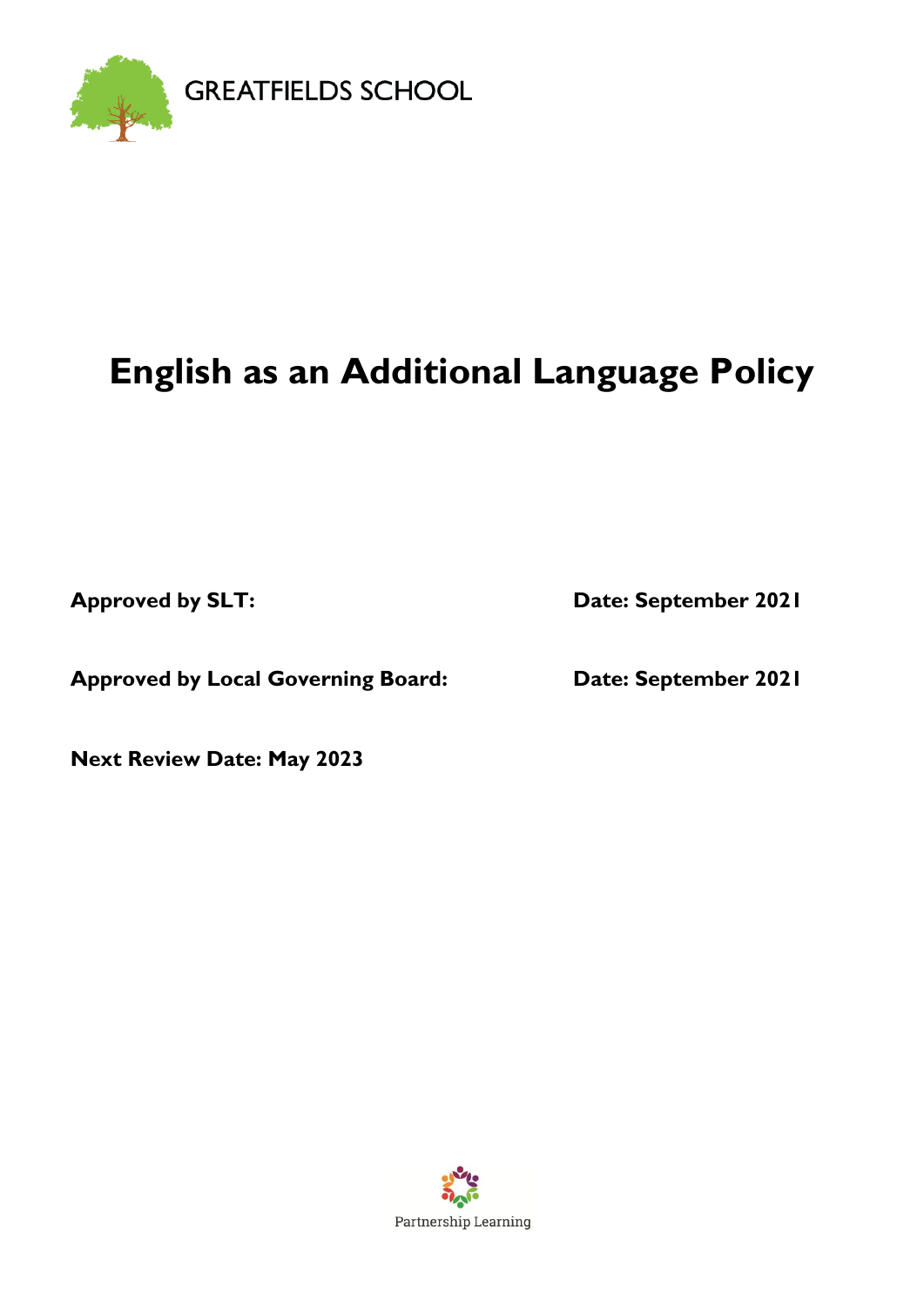

## **Introduction**

The term EAL (English as an Additional Language) is used to refer to pupils whose main language at home is other than English.

EAL pupils, from complete beginners to those with considerable fluency, will have varying degrees of difficulty in accessing the full curriculum and in achieving their full potential. Research has shown that those new to English will acquire conversational fluency in two years, but will need a minimum of five years to achieve competence in academic English. Such pupils will need language support if they are to reach their full potential. The provision of this support fulfils the requirements of the Race Relations

Act of 1976 which seeks to promote Equality of Opportunity and to eliminate discrimination in the provision of education.

This policy sets out the School's aims, objectives and strategies with regard to the needs and skills of EAL pupils.

### **Aims**

- To welcome and value the cultural, linguistic and educational experiences that pupils with EAL bring to the School.
- To implement School-wide strategies to ensure that EAL pupils are supported in accessing the curriculum.
- To help EAL pupils to become confident and to acquire the English language skills they need to be able to fulfil their academic potential.

### **Objectives**

- To be able to assess the skills and needs of pupils with EAL and to provide for their needs.
- To equip teachers and teaching support staff with the knowledge, skills and resources to be able to support and monitor pupils with EAL.
- To monitor pupils' progress systematically and use the data to inform classroom management, curriculum planning and the setting of targets.
- To maintain pupils' self-esteem and confidence by acknowledging and giving status to their skills in their own languages.

#### **Strategies**

There will be a positive and effective language ethos:

- There will be an understanding that a limited knowledge of English does not reflect a lack of ability or a lack of literacy in a pupil's mother tongue.
- Appreciating and acknowledging a pupil's ability in her/his own culture is crucial for her/his self-esteem.
- The language development of all students is the responsibility of all teachers and teaching support staff.
- There will be liaison between mainstream and support departments to discuss language development within the structure of the lesson.
- Diversity will be valued and classrooms will be socially and intellectually inclusive.
- Teachers will be knowledgeable about pupils' abilities and needs in English and other subjects and use this knowledge to inform their curriculum planning, classroom teaching and pupil grouping.
- Support will be provided in various forms, including induction classes for complete beginners in English; the provision of in-class support and work in small groups where appropriate.